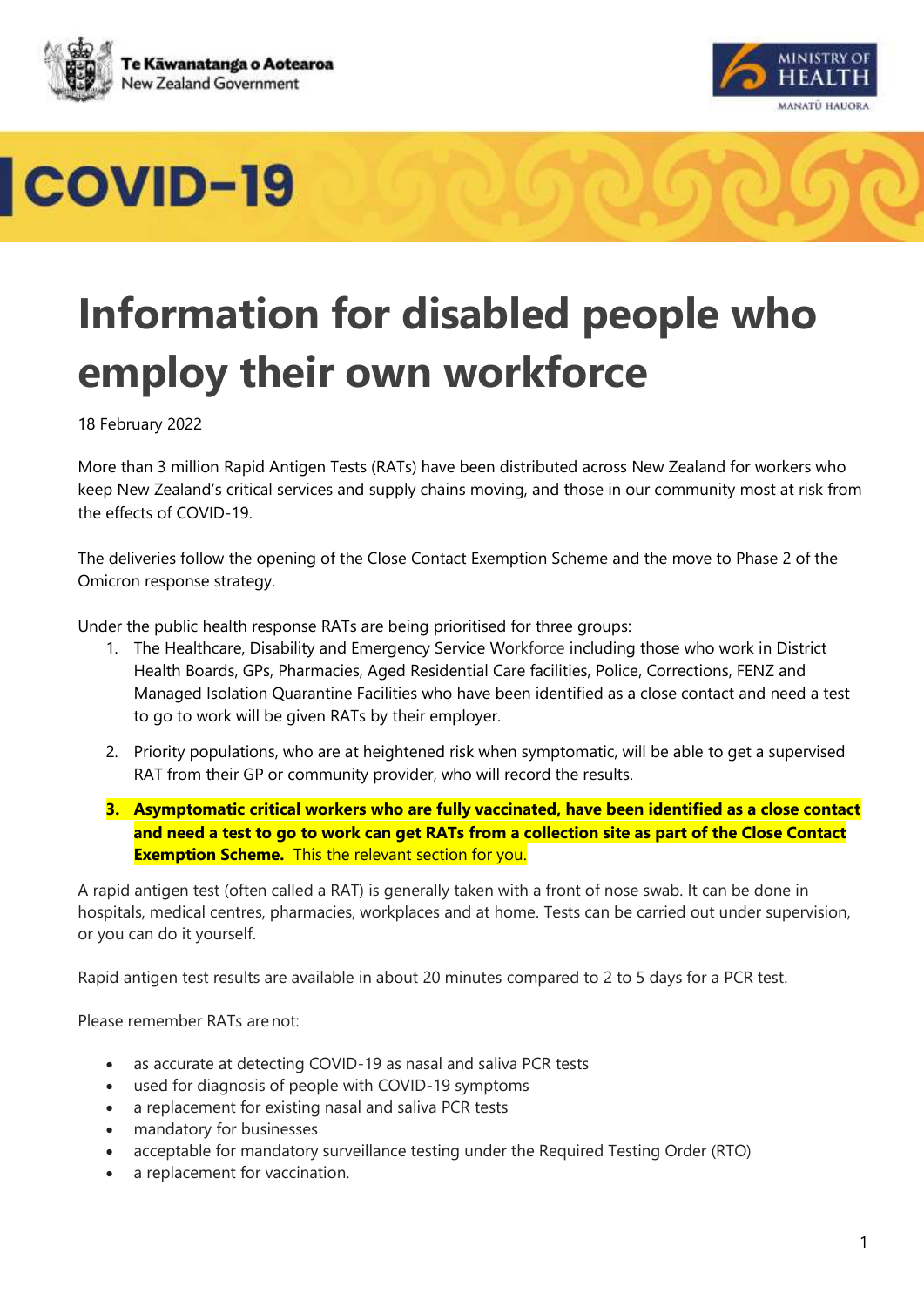## **COVID-19**

### Information for Employers

At Phase Two:

- Any of your staff with symptoms must isolate and get a test (PCR)
- Identified cases need to isolate for 10 days
- Any of your staff identified as a close contact needs to isolate for seven days (with a PCR test on day five).

If any of your workers have been

- identified as a close contact and
- are vaccinated and
- don't have COVID-19 symptoms

they may be able to continue to work. For this to occur you need to register with the [Close Contact](https://www.business.govt.nz/covid-19/close-contact-exemption-scheme/#e-29078)  [Exemption Scheme,](https://www.business.govt.nz/covid-19/close-contact-exemption-scheme/#e-29078) as they will be classed as a critical worker while employed by you. Attached is the stepby-step information you need to register for the Close Contact Exemption Scheme.

#### Step 1: RealMe

- 1. Click on this link [Close Contact Exemption Scheme](https://www.business.govt.nz/covid-19/close-contact-exemption-scheme/#e-29078)
- 2. You will then be taken to another link **<https://services.businessconnect.govt.nz/>**
- 3. This opens up the RealMe login
- 4. You can either use an existing RealMe login or Create one (**[How to apply](https://www.realme.govt.nz/how-apply/) – RealMe**) this link explains what ID is required

If you need to create a RealMe login, you'll need to provide:

- an email address (this will be confirmed via a six-digit code)
- a username and password
- your contact details and
- three security questions (security questions are used if you forget your password or username to help you regain access).

No photos or birth certificates required. That is for a Verified RealMe which is not needed in this case.

#### Step 2: Business Connect

Once you have logged in to RealMe, you can then set up your account with Business Connect following these steps:

- 1. Verify your account (you will be prompted to do this)
- 2. Choose the Covid19 Close Contact Exemption Scheme Register
	- a. if you have a NZBN (New Zealand Business Number) then enter that OR
	- b. choose the sole trader option and click "No" for NZBN
	- c. choose Health as the category
- 3. Follow the questions and at the end you will receive an email with your registration number. You can then provide your support workers with this email.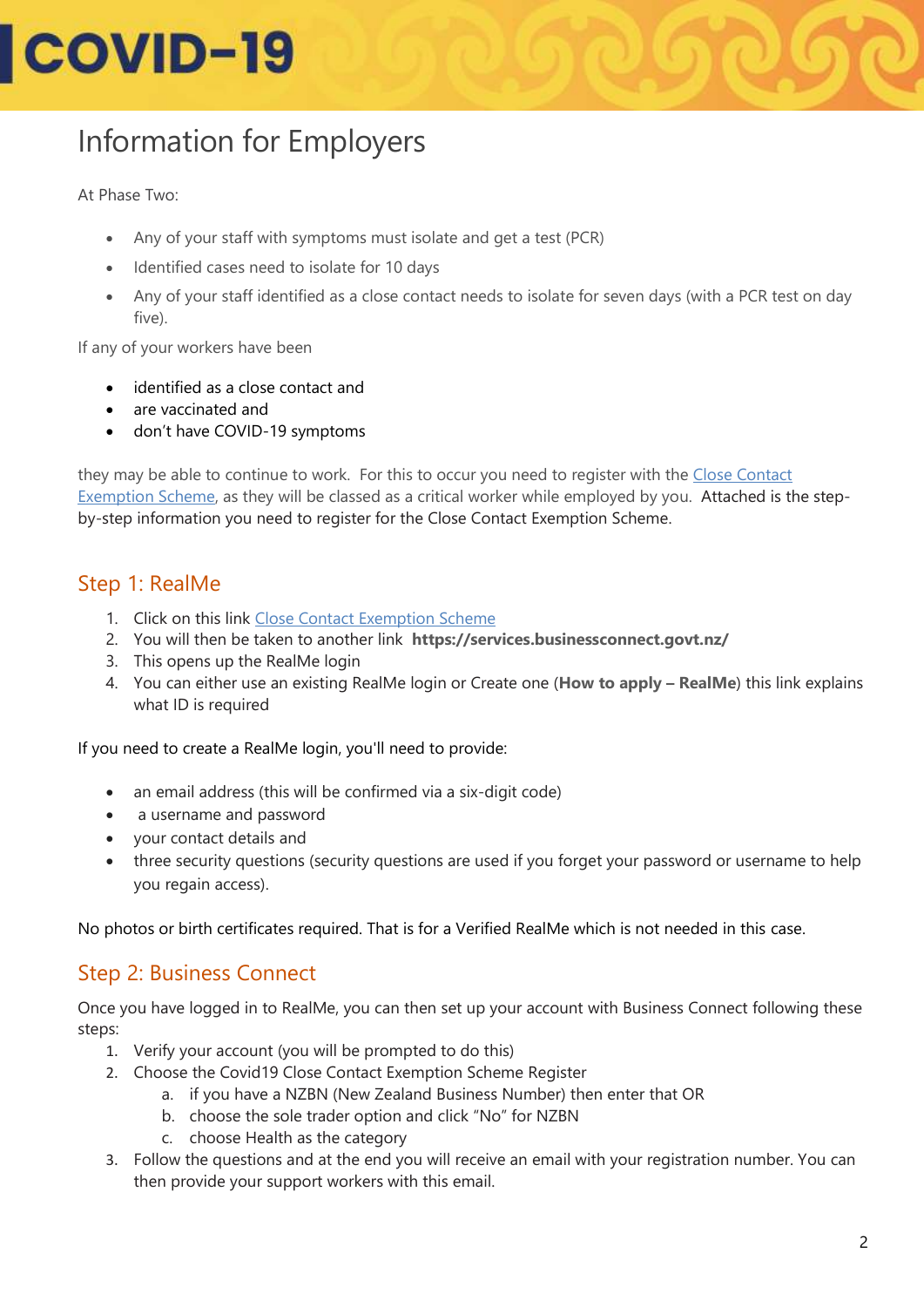## **COVID-19**

In addition to registering, for your employee to get a RAT you will need to provide them with a critical workforce authorisation letter.

#### Step 3: Critical Workforce Authorisation Letter

Below is an example of what you need to provide to your employee as their employer.

Date

Employee Name: Job Title:

#### **Confirmation of Essential worker**

The purpose of this letter is to confirm that the above-mentioned person is employed as deemed a critical disability support worker in the context of the Omicron response, that is,

- a health and disability service that provides direct, hands-on care and support that maintains a person's necessities of life AND
- a health and disability service that enables the delivery of equitable care to those people most at risk of harm.

The definitions can be found here: [Guidance for critical health services during an Omicron outbreak](https://www.health.govt.nz/covid-19-novel-coronavirus/covid-19-information-health-professionals/guidance-critical-health-services-during-omicron-outbreak#critical-worker) **[https://www.health.govt.nz/covid-19-novel-coronavirus/covid-19-information-health](https://www.health.govt.nz/covid-19-novel-coronavirus/covid-19-information-health-professionals/guidance-critical-health-services-during-omicron-outbreak#critical-worker)[professionals/guidance-critical-health-services-during-omicron-outbreak#critical-worker](https://www.health.govt.nz/covid-19-novel-coronavirus/covid-19-information-health-professionals/guidance-critical-health-services-during-omicron-outbreak#critical-worker)**

The person noted above has been identified as a close contact and as their employer I wish them to take a 'Test to Return' approach whilst they are asymptomatic. I have registered for the Close Contact Exemption Scheme and my registration number is

The processes we are using to try and stop the transmission of COVID-19 are:

- good infection control processes
- keeping records for contact tracing purposes
- wearing PPE correctly including approved masks.

Signed: Employer Name (Printed): \_\_\_\_\_\_\_\_\_\_\_\_\_\_\_\_